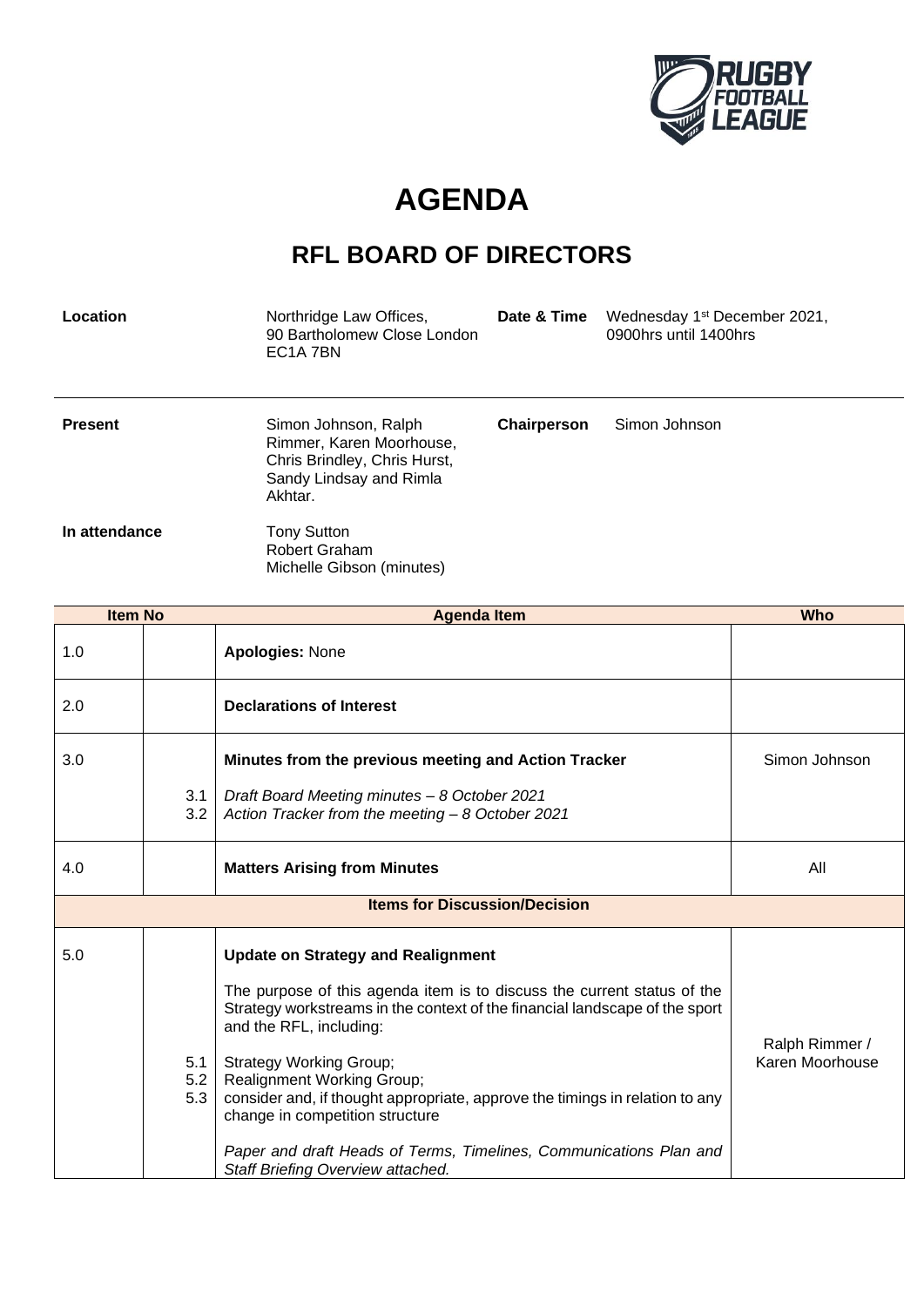

| 6.0  |            | <b>Council Meeting</b><br>The purpose of this agenda item is to discuss the Council Meeting on 8 <sup>th</sup><br>December.<br>Agenda and Papers circulated.                                                                                                                            | All                                   |
|------|------------|-----------------------------------------------------------------------------------------------------------------------------------------------------------------------------------------------------------------------------------------------------------------------------------------|---------------------------------------|
| 7.0  | 7.1<br>7.2 | <b>Financial Matters</b><br>The purpose of this agenda item is to:<br>receive an update on the 2021 Management Accounts and Forecast<br>Outturn; and<br>discuss, and seek to approve, the RFL's budget for 2022.<br>Papers (x2) attached and Presentation on the day.                   | Robert Graham /<br><b>Tony Sutton</b> |
| 8.0  | 8.1<br>8.2 | Rugby League World Cup 2021 and Maximisation<br>The purpose of this agenda item is to receive an update on:<br>delivery of the World Cup in 2022 including discussions with IRL; and<br>to de-brief from the international matches held in October / November.<br>8.2 - Paper attached. | Ralph Rimmer /<br>Dave Rotheram       |
| 9.0  |            | <b>Challenge Cup</b><br>The purpose of this agenda item is to consider the RFL's strategy in<br>relation to the Challenge Cup in 2022 and beyond.<br>Paper attached.                                                                                                                    | <b>Mark Foster</b>                    |
| 10.0 |            | <b>Attendance at Matches</b><br>The purpose of this agenda item is to consider the range of actions being<br>taken to seek to support clubs in maximising attendances at matches in<br>the 2022 Season.<br>Paper attached.                                                              | All                                   |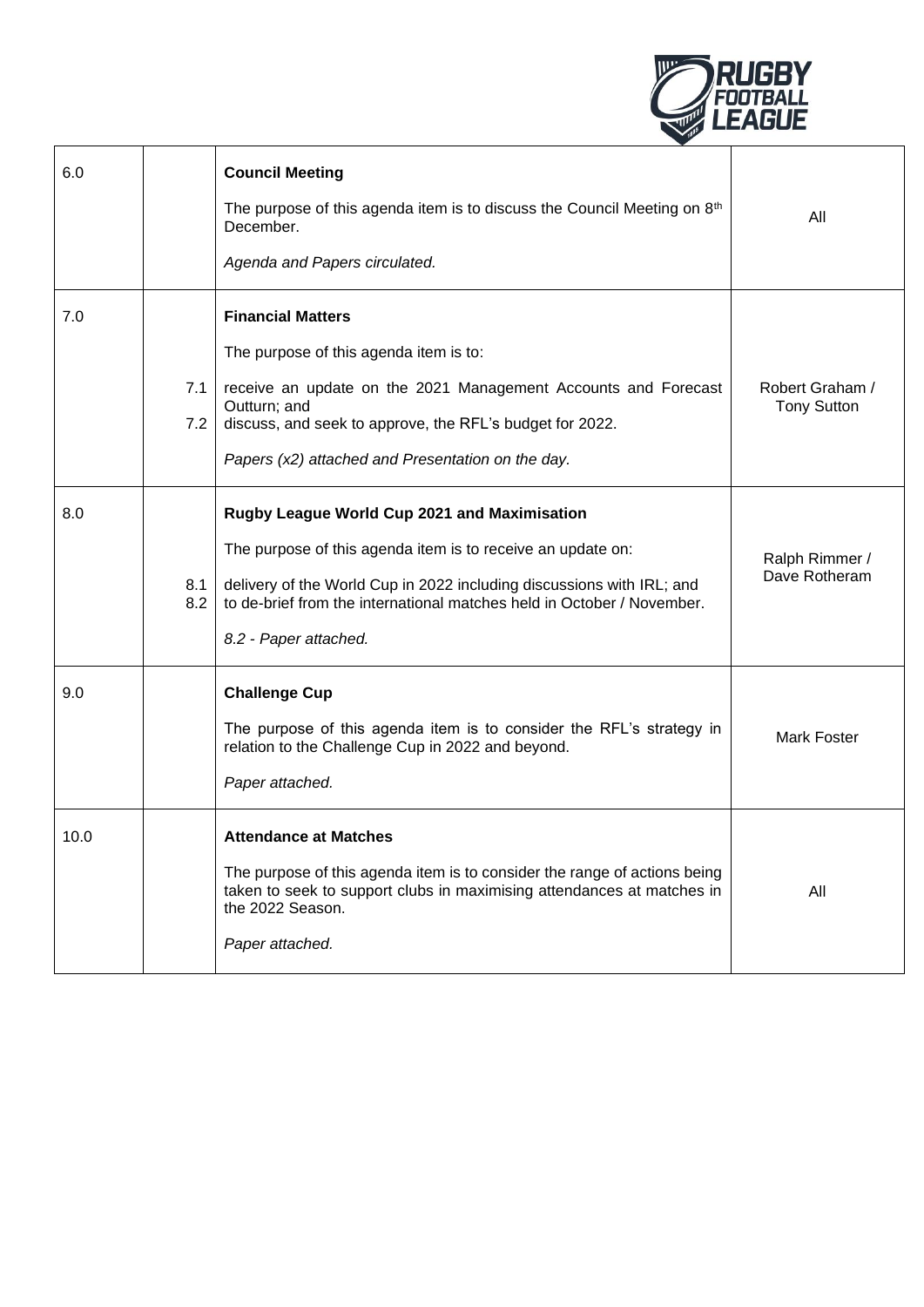

| <b>Governance and Operational</b> |                      |                                                                                                                                                                                                                                                                                                                                                                                                                                                                                                                                                                                                                                  |                                                       |
|-----------------------------------|----------------------|----------------------------------------------------------------------------------------------------------------------------------------------------------------------------------------------------------------------------------------------------------------------------------------------------------------------------------------------------------------------------------------------------------------------------------------------------------------------------------------------------------------------------------------------------------------------------------------------------------------------------------|-------------------------------------------------------|
| 11.0                              | 11.1<br>11.2<br>11.3 | <b>Governance and Operational Rules</b><br>The purpose of this agenda item is to:<br>discuss Board appraisals;<br>discuss the recommendations from the BDO Assurance including, if<br>thought appropriate, approving Board Terms of Reference, Induction Sign<br>Off Statement, and Information Sharing Protocol; and<br>receive an update on matters relating to Covid and consider, and if<br>thought appropriate, approve a revised Covid match fulfilment protocol.<br>11.2 - Paper and draft Board Terms of Reference, Induction Sign Off<br>Statement and Information Sharing Protocol attached.<br>11.3 - Paper attached. | Simon Johnson /<br>Karen Moorhouse /<br>Robert Graham |
| 12.0                              | 12.1<br>12.2         | <b>Head Contact</b><br>The purpose of this agenda item is to:<br>discuss the RFL's action plan regarding head contact; and<br>seek the Board's approval of changes to the Graduated Return to Play<br>Process for concussions.<br>Action Plan and Paper attached.                                                                                                                                                                                                                                                                                                                                                                | Laura Fairbank                                        |
|                                   |                      | <b>Chief Executive Officer &amp; Quadrant Reports</b>                                                                                                                                                                                                                                                                                                                                                                                                                                                                                                                                                                            |                                                       |
| 13.0                              |                      | <b>Chief Executive Officer's Report</b><br>Paper by Ralph Rimmer                                                                                                                                                                                                                                                                                                                                                                                                                                                                                                                                                                 |                                                       |
| 14.0                              |                      | <b>Chief Commercial Officer's Quadrant Report</b><br>Paper by Mark Foster                                                                                                                                                                                                                                                                                                                                                                                                                                                                                                                                                        |                                                       |
| 15.0                              |                      | <b>Chief Regulatory Officer's Quadrant Report</b><br>Paper by Karen Moorhouse                                                                                                                                                                                                                                                                                                                                                                                                                                                                                                                                                    |                                                       |
| 16.0                              |                      | <b>Chief Operating Officer's Quadrant Report</b><br>Paper by Tony Sutton                                                                                                                                                                                                                                                                                                                                                                                                                                                                                                                                                         |                                                       |
| 17.0                              |                      | <b>Chief On-Field Officer's Quadrant Report</b><br>Paper by Dave Rotheram                                                                                                                                                                                                                                                                                                                                                                                                                                                                                                                                                        |                                                       |
| 18.0                              |                      | RFL Operational Plan 2021 & RLWC2021 Maximisation and<br><b>Transition Plan</b>                                                                                                                                                                                                                                                                                                                                                                                                                                                                                                                                                  |                                                       |